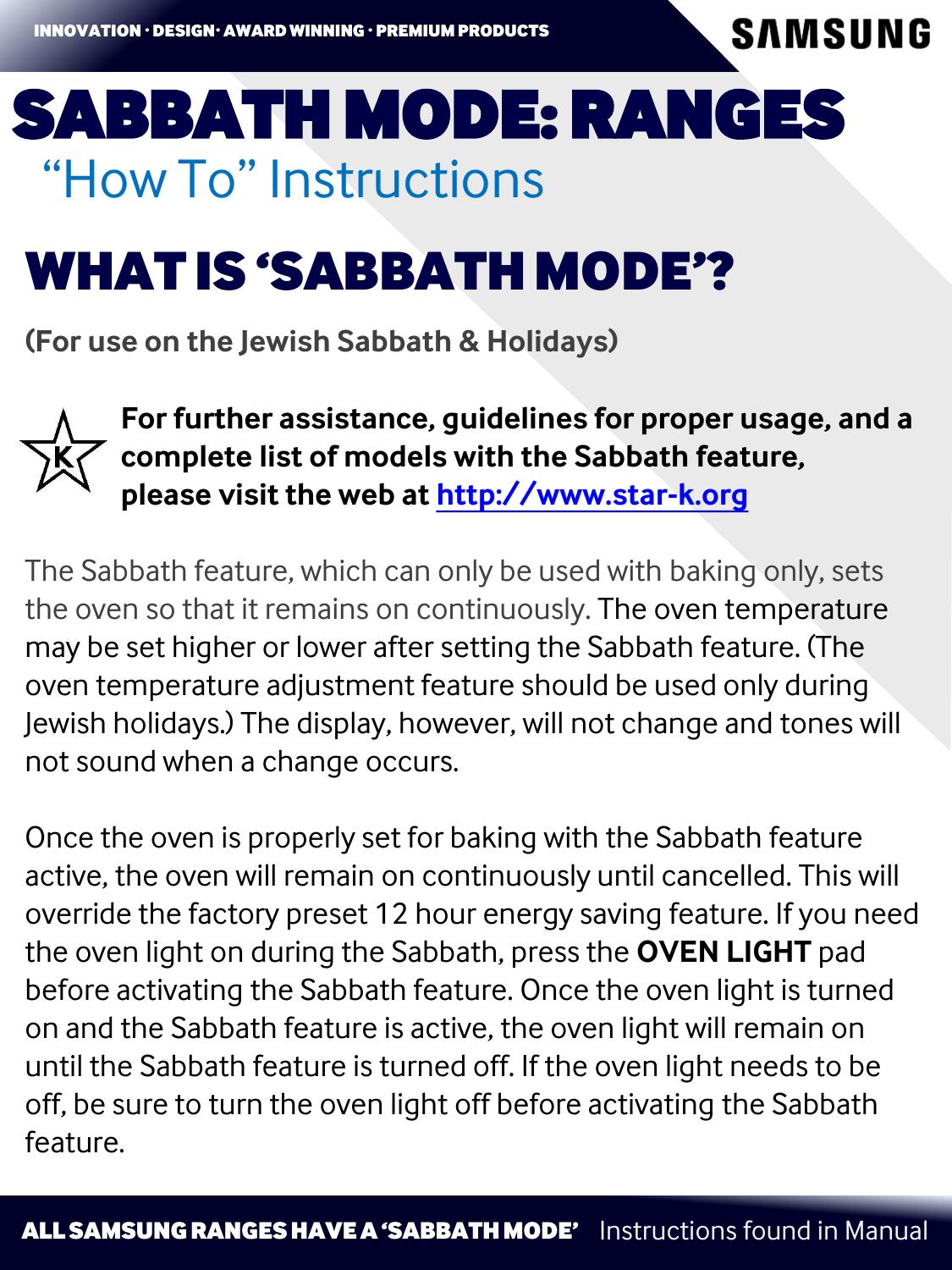**SAMSUNG** 

# Sabbath Mode: Electric Range

### "How To" Instructions

| <b>Model</b>                                                                                                            | <b>Steps</b>                                                                                                                                                                                                                                                                                                                                                 |
|-------------------------------------------------------------------------------------------------------------------------|--------------------------------------------------------------------------------------------------------------------------------------------------------------------------------------------------------------------------------------------------------------------------------------------------------------------------------------------------------------|
| <b>FER300</b><br><b>NE595R0</b><br><b>NE595R1</b><br><b>NE595NO</b><br><b>NE597R0</b><br><b>NE597NO</b><br><b>FE710</b> | 1. Press the BAKE pad (The default temperature is 350 °F.)                                                                                                                                                                                                                                                                                                   |
|                                                                                                                         | <b>2. Enter the temperature you want</b> (eg. 375 $\degree$ F, by using the number pad)                                                                                                                                                                                                                                                                      |
|                                                                                                                         | 3. Press the START/SET pad<br>(The temperature display will start to change once the oven temperature reaches 150 °F)                                                                                                                                                                                                                                        |
|                                                                                                                         | 4. Press the CLOCK and the TIMER ON/OFF pads at the same time                                                                                                                                                                                                                                                                                                |
|                                                                                                                         | <b>for 3 seconds</b> (The display will show "Sab.")<br>Once "Sab" appears in the display, the oven control will no longer beep or display any<br>further changes. You may change the oven temperature once baking has started.<br>Remember that the oven control will no longer beep or display any further changes once<br>you turn on the Sabbath feature. |
|                                                                                                                         | 5. You can turn the oven off at any time by pressing the<br>CLEAR/OFF pad. This will turn only the oven off.                                                                                                                                                                                                                                                 |
|                                                                                                                         | If you want to deactivate the Sabbath feature, hold down the<br>CLOCK and TIMER ON/OFF pads at the same time for 3 seconds.<br>("Sab" will disappear from the display.)                                                                                                                                                                                      |
|                                                                                                                         | *Do not attempt to activate any other programmable features<br>except BAKE while the Sabbath feature is active. ONLY the<br>following key pads will function correctly with the Sabbath feature:<br>NUMBER, BAKE, START/SET and CLEAR/OFF. ALL OTHER KEYPADS<br>should not be used once the Sabbath feature is activated.                                    |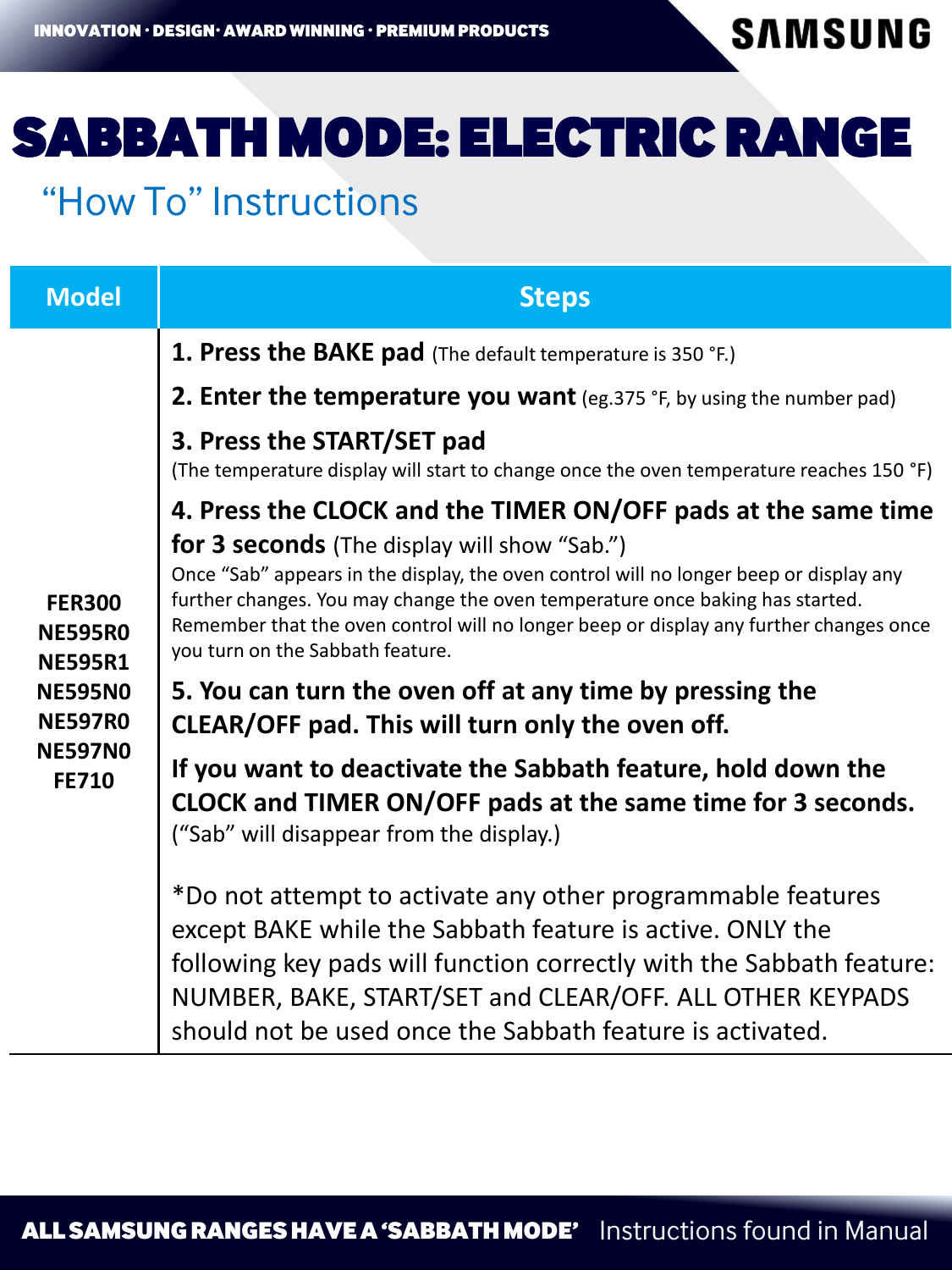**SAMSUNG** 

### Sabbath Mode: Gas Range

### "How To" Instructions

| <b>Model</b>                                                                                                                                     | <b>Steps</b>                                                                                                                                                                                                                                                                                                                                                                                                                                                                                                                                                                                                 |
|--------------------------------------------------------------------------------------------------------------------------------------------------|--------------------------------------------------------------------------------------------------------------------------------------------------------------------------------------------------------------------------------------------------------------------------------------------------------------------------------------------------------------------------------------------------------------------------------------------------------------------------------------------------------------------------------------------------------------------------------------------------------------|
| <b>NX583</b><br><b>NX510</b><br><b>FX710</b><br><b>NX58F5300</b><br><b>NX58F5500</b><br><b>NX58H5600</b><br><b>NX58H5650</b><br><b>NX58F5700</b> | 1. Position the oven rack in the desired location.                                                                                                                                                                                                                                                                                                                                                                                                                                                                                                                                                           |
|                                                                                                                                                  | 2. Press the BAKE pad. The oven will beep every time a pad is<br>pressed until the Sabbath function is activated.                                                                                                                                                                                                                                                                                                                                                                                                                                                                                            |
|                                                                                                                                                  | The default temperature, 350°, will blink on the display. If the default temperature is the<br>desired cooking temperature, skip to step 4 or step 6.                                                                                                                                                                                                                                                                                                                                                                                                                                                        |
|                                                                                                                                                  | 3. Press the number pads for the desired cooking temperature.                                                                                                                                                                                                                                                                                                                                                                                                                                                                                                                                                |
|                                                                                                                                                  | 4. Press the COOKING TIME pad.                                                                                                                                                                                                                                                                                                                                                                                                                                                                                                                                                                               |
|                                                                                                                                                  | The display will show - --                                                                                                                                                                                                                                                                                                                                                                                                                                                                                                                                                                                   |
|                                                                                                                                                  | 5. Press the number pads for the desired cooking time.                                                                                                                                                                                                                                                                                                                                                                                                                                                                                                                                                       |
|                                                                                                                                                  | The Start indicator will blink on the display. You can set the time to any length of time<br>between 1 minute and 9 hours and 99 minutes.                                                                                                                                                                                                                                                                                                                                                                                                                                                                    |
|                                                                                                                                                  | 6. Press the START pad.                                                                                                                                                                                                                                                                                                                                                                                                                                                                                                                                                                                      |
|                                                                                                                                                  | 7. Press and hold the CLOCK and TIMER ON/OFF pad at the same                                                                                                                                                                                                                                                                                                                                                                                                                                                                                                                                                 |
|                                                                                                                                                  | time for 3 seconds.                                                                                                                                                                                                                                                                                                                                                                                                                                                                                                                                                                                          |
|                                                                                                                                                  | The display will show SAb. The oven signals, display LEDs, and all oven controls except<br>the number, BAKE, COOKING TIME, START, and CLEAR/OFF pads will be deactivated. In<br>approximately 20 seconds, the control panel will "click" and the oven will start the<br>lighting and preheating process. After the oven reaches the selected cooking<br>temperature, the oven will continue to cook at that temperature until the Cook Time has<br>elapsed or the Sabbath function is canceled. The display will not count down the set cook<br>time, but the oven will shut off at the end of the set time. |